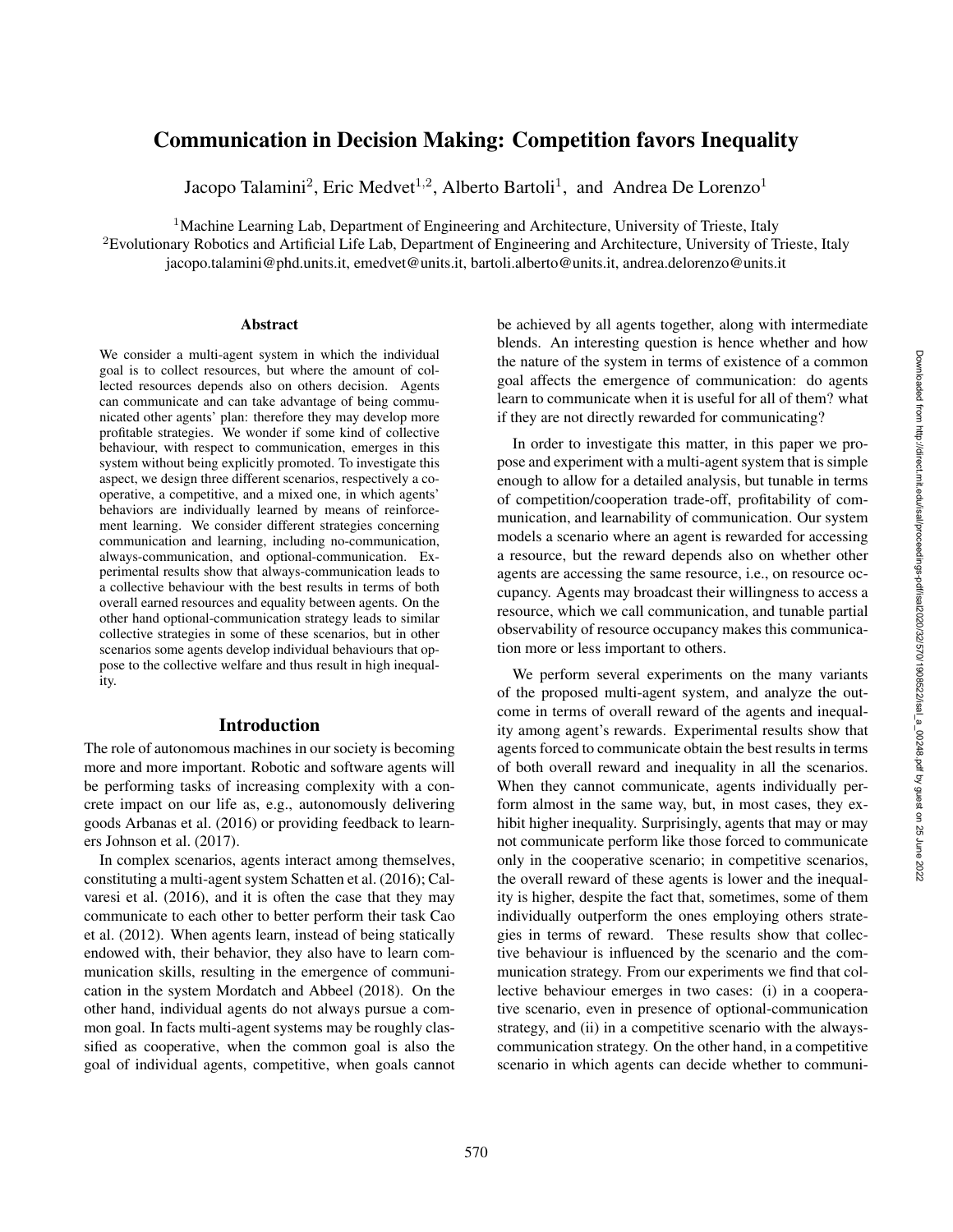cate or not, selfish behaviours appear to be more convenient, despite introducing an higher inequality.

# Related works

Collective behaviour has been studied for a long time and from many points of view. However, we are not aware of any study concerned specifically on how emergence of communication is affected by the type of collective framework (cooperative vs. competitive), which is the research question we attempt to address in this paper.

Plenty of collective behaviour algorithms have been proposed in the literature Rossi et al. (2018), and have been extensively used in applications that require coordination algorithms. Many recent works have considered computational models for studying the emergence of collective behaviour, since they can give solutions to current real world complex problems Zhang et al. (2019), but can also be used to study future scenarios involving by intelligent machines Rahwan et al.  $(2019)$ . As in Seredyński and Gasior  $(2019)$ , in our work the agents are individually rewarded, but we investigate the collective behaviour and the overall rewards.

In this work, the way we define communication is inspired by consensus algorithms Ren et al. (2007): each agent shares its state with all the others and the next action is influenced by all the previous states. One relevant aspect in multi-agent systems dealing with communication is the learning of a communication protocol, like Foerster et al. (2016); Mordatch and Abbeel (2018); Talamini et al. (2019).

Multi-agent systems can be broadly divided into two groups: cooperative and competitive ones. More in detail, how agents group together in order to to improve their performance and creating coalition structure as been largely described in Rahwan et al. (2015). Differently from the works cited in Rahwan et al. (2015), in this paper we focus on the analysis of behaviours, instead of on the algorithms for efficiently creating collective structure. On the impact of communication in coordinating agents, Jaques et al. (2019) simulates alternate actions a single agent could have taken, and compute their effect on the behaviour of others; the more an action influences others in terms of changes in their behaviour, the more that action is rewarded. More on the importance of communication, Naghizadeh et al. (2019) focuses on the benefits of sharing information when agents have to coordinate, and their observations are heterogeneous. Concerning the problem of minimizing the amount of communication required for coordinating agents, in Zhang and Lesser (2013) for instance, agents are allowed to learn to dynamically identify whom to coordinate with. This constraint is not explicitly presented to the agents in our work, but the amount of communication is directly influenced by the individual objective.

A different type of multi-agent systems are those defined as competitive, in which agents rival against each other. Authors of a recent study Singh et al. (2018) claim that multi-

agent systems other than cooperative ones, namely competitive or mixed, have not been extensively studied. As for the cooperative ones, a key aspect in competitive system is the communication between agents, in particular the trust model, which define how and when to trust the information obtained from another agent Yu et al. (2013). Again on emergence of communication in competitive scenarios, Lehman et al. (2018) robots were evolved to find food sources while avoiding poison. In some cases, when robots adapted to understand blue as a signal of food, competing robots evolved to signal blue at poison instead. In other experiments robots literally hide the information from others. In Bansal et al. (2017) the authors prove that emergence of complex behaviour does not require a complex environment, but can be induced by having learning agents competing in the same scenario.

Reinforcement Learning (RL) has recently attracted a lot of interest, due to the outstanding results of Mnih et al. (2015); Silver et al. (2016) and the recent advances of Deep Learning. RL has been extensively applied for finding optimal policies in multi-agent systems, from Littman (1994); Tan (1993) to more recently Leibo et al. (2017); Shoham et al. (2007), and also when communication is involved Talamini et al. (2019).

When employing independent learners, due to the continually changing policies of agents during training Papoudakis et al. (2019), most of the RL algorithms incur into nonstationarity issues, that make the training more difficult. This problems have been tackled in Lowe et al. (2017) by introducing a centralized entity, that helps stabilizing the training.

For what concerns inequality, many works have been proposed to study how to mitigate this phenomenon, and to promote altruistic behaviour. In Hughes et al. (2018) and Mazzolini and Celani (2020) the authors consider multiagent systems, in which agents learn optimal behaviour, subjected to a trade-off between the short-term individual reward and long-term collective interest. The emergence of inequality-averse behaviour depends on the environmentrelated aspects, like the abundance of resources, as highlighted in Mazzolini and Celani (2020). For contrasting inequality, Hughes et al. (2018) introduces the possibility for an agent to punish another one. Results show that most of the agents end up developing inequality-aversion behaviours, and the pro-social agents punish the defectors. With respect to previous articles, in this work we identify mandatory communication for all the agents as a valuable countermeasure for contrasting inequality.

# Model

# System state

We consider a discrete time dynamic multi-agent system with  $n_a$  agents and  $n_r$  resources.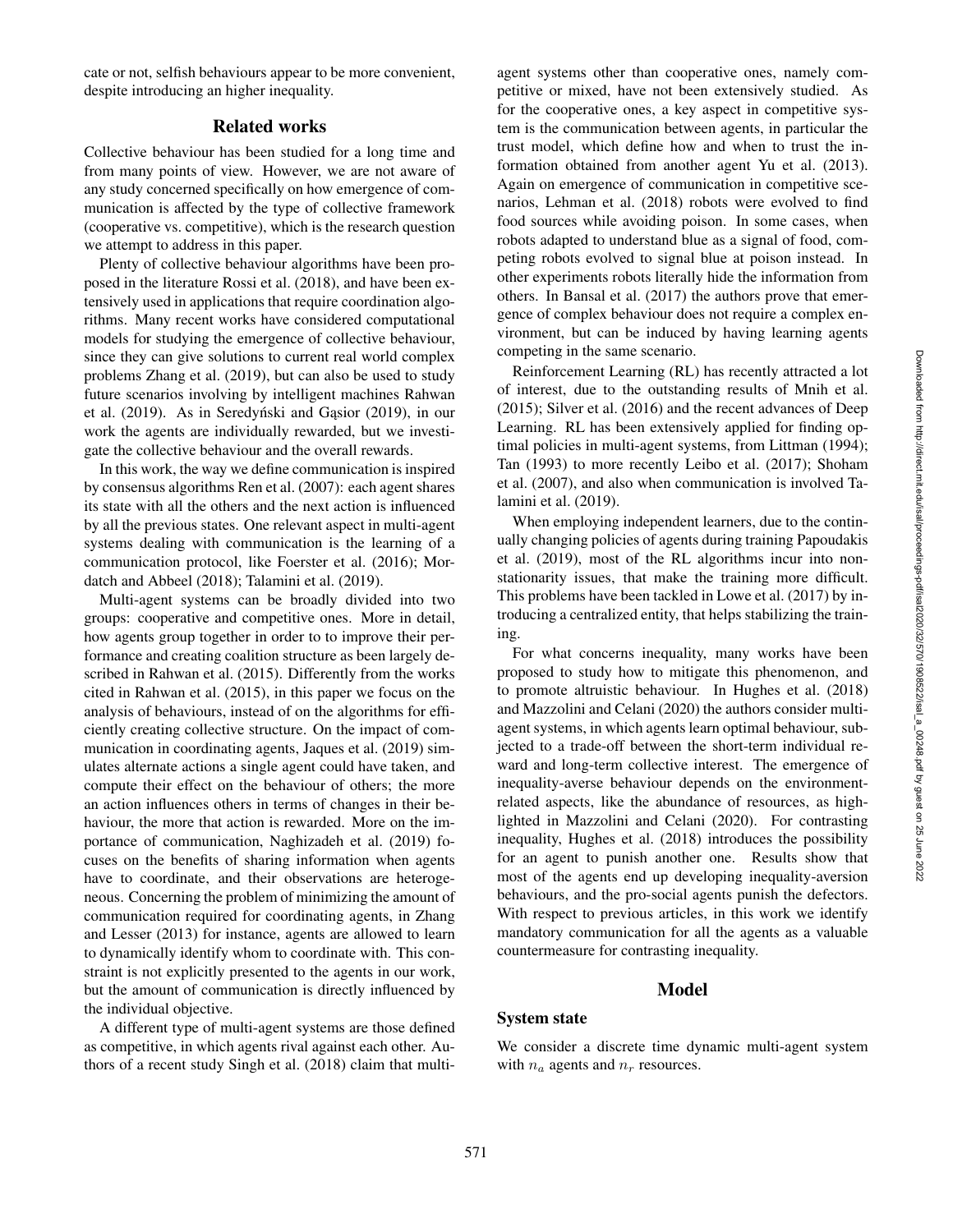We denote by  $\mathbf{R}^{(t)} = \left(R_1^{(t)}, \ldots, R_{n_r}^{(t)}\right)$  the distribution of agents on resources at time t, where  $R_i^{(t)} \subseteq \{1, \ldots, n_a\}$ is the set of agents accessing  $i$ -th resource. It holds that  $\forall i, j, t : R_i^{(t)} \cap R_j^{(t)} = \emptyset$ , i.e., each agent can access at most one resource at the same time. We say that an agent is *inactive* when it is not accessing any resource: i.e., if  $∀i$  :  $R_i^{(t)}$   $\ncong$  *j*, then the *j*-th agent is inactive at time *t*. Consequently, we say that the *j*-th agent is *active* if  $\exists i : R_i^{(t)} \ni j$ . We call the *filling* of the *i*-th resource the number  $\rho_i^{(t)} = \left| R_i^{(t)} \right|$  of agents accessing that resource at a given time.

We denote by  $\boldsymbol{U}^{(t)} = \left(U_1^{(t)}, \ldots, U_{n_a}^{(t)}\right)$  the agent's states, where  $U_i^{(t)} = (u_i''^{(t)}, u_i''^{(t)})$  is the *i*-th agent's state at time t. The *i*-th agent's state is a pair composed by  $u_i'^{(t)} \in$  $\{1, \ldots, n_r\} \cup \{\perp\}$ , that defines the resource the *i*-th agent is active at time t, and  $u_i''^{(t)} \in \{1, ..., n_r\} \cup \{\perp\}$ , that defines the i-th agent's *preference* between resources at time t. Intuitively,  $u_i^{\prime(t)}$  is where the agent is and  $u_i^{\prime\prime(t)}$  is where the agent wants to go.

Communication consists in a tuple  $W_i^{(t)} = (w_i^{\prime (t)}, w_i^{\prime \prime (t)}),$ which we call *word*, emitted by each agent at each time step and heard by all the other agents, and this is the only way of communicating that we consider. We denote by  $\boldsymbol{W}^{(t)} = \left( W_1^{(t)}, \ldots, W_{n_a}^{(t)} \right)$  the words emitted at time t. The communication  $W_i^{(t)}$  emitted by *i*-th agent at time *t* is composed by  $w_i^{\prime(t)} \in \{1, \ldots, n_r\} \cup \{\perp\}$  and by  $w_i^{\prime \prime(t)} \in$  $\{1, \ldots, n_r\} \cup \{\perp\}$ : the semantics of  $W^{(t)}$  is the same one of  $\boldsymbol{U}^{(t)}.$ 

Given these definitions, the system state at time  $t$  is described by  $s^{(t)} = (R^{(t)}, U^{(t)}, W^{(t)})$ . At the initial time  $t = 0$ , the system state is  $s^{(0)} = (R^{(0)}, U^{(0)}, W^{(0)})$ , with  $\bm{R}^{(0)}_{(0)} = \{\emptyset, \ldots, \emptyset\}, \, \bm{U}^{(0)} = \{\{\perp, \perp\}, \ldots, \{\perp, \perp\}\}\,$ and  $\mathbf{W}^{(0)} = {\{\{\perp, \perp\}, \dots, \{\perp, \perp\}\}}$ . That is, all the agents are inactive, they have all default initial state, and no words have been spoken so far.

### System dynamics

Observation The agents do not have full knowledge of the system state. Instead, *i*-th agent observes—i.e., knows the filling of the resources  $\rho^{(t)}$ , its own state  $U_i^{(t)}$ , and an aggregate  $V^{(t)}$  of the words  $W^{(t)}$  spoken at previous time step. In particular, the *i*-th agent at time *t* observes  $V^{(t)}$  =  $\left(v_1^{(t)},\ldots,v_{n_r}^{(t)}\right)$ , where:

$$
v_j^{(t)} = \sum_{i=1}^{n_a} (n_a + 1) \mathbb{I} \left( w_i^{\prime (t)} = w_i^{\prime \prime (t)} = j \right)
$$
  
+ 
$$
\mathbb{I} \left( w_i^{\prime (t)} \neq w_i^{\prime \prime (t)} \land w_i^{\prime \prime (t)} = j \right)
$$
 (1)

where  $\mathbb{I}:$  {true, false}  $\rightarrow$  {0, 1} is an indicator function. Intuitively  $v_j^{(t)}$  is a weighted sum of the number of agents accessing, and willing to access, the j-th resource and the number of agents not currently accessing but willing to access the same j-th resource. In other words,  $v_j^{(t)}$  acts as a predictor for  $\rho_i^{(t+1)}$ .

Formally, the information available to the  $i$ -th agent at time t is a triplet  $o_i^{(t)} = \left( \boldsymbol{\rho}^{(t)}, U_i^{(t)}, \boldsymbol{V}^{(t)} \right)$ , therefore  $o_i \in O = \{1, ..., n_a\}^{n_r} \times (\{1, ..., n_r\} \cup {\{\perp\}})^2 \times$  $\{1, \ldots, n_a(n_a+1)\}^{n_r}.$ 

Action Every  $i$ -th agent at time  $t$ , can take an action  $a_i^{(t)} = \left(a_i'^{(t)}, a_i''^{(t)}\right)$ , where  $a_i'^{(t)} \in \{0, ..., n_r\}$ , controls which resource to set the preference to, and  $a_i''^{(t)} \in \{0, 1\}$ controls whether to communicate or not, therefore  $a_i^{(t)} \in$  $A = \{1, \ldots, n_r\} \times \{0, 1\}.$ 

Actions change the state of the system as follows. The *i*-th agent's state  $U_i^{(t+1)}$  at time  $t + 1$ , is updated as:

$$
u_i'^{(t+1)} = \begin{cases} a_i'^{(t)} & \text{if } a_i'^{(t)} = u_i''^{(t)} \\ u'^{(t)} & \text{otherwise} \end{cases}
$$
 (2)

$$
u_i''^{(t+1)} = a_i'^{(t)} \tag{3}
$$

That is, the agent changes the resource it is accessing only if it confirms its previous preference; the preference itself is always updated. The *i*-th agent's word  $W_i^{(t+1)}$  emitted at time t, is updated as:

$$
W_i^{(t+1)} = \begin{cases} U_i^{(t+1)} & \text{if } a_i''^{(t)} = 1\\ \perp & \text{otherwise} \end{cases}
$$
 (4)

Policy Agents take actions according to their policy function. The  $i$ -th agent's policy at time  $t$  can be any function that outputs an action  $a_i^{(t)} \in A$ , given the current agent's observation  $o_i^{(t)} \in O$ .

**Reward** We define a reward function for the  $i$ -th agent, and the system in state  $s^{(t)}$  at time t, as  $r_i(s^{(t)})$ :  $[0, n_a] \rightarrow$ [0, 1]. We differentiate the actual form of  $r_i(s^{(t)})$  depending on the kind of scenario, i.e., cooperative, competitive, or mixed, as follows:

$$
r_{i,\text{coop}}\left(s^{(t)}\right) = \frac{\rho_j^{(t)}}{n_a n_r} \tag{5}
$$

$$
r_{i,\text{comp}}\left(s^{(t)}\right) = \max\left(0, \frac{\frac{n_a}{n_r} + 1 - \rho_j^{(t)}}{\frac{n_a}{n_r}}\right) \tag{6}
$$

$$
r_{i,\text{mixed}}\left(s^{(t)}\right) = \begin{cases} \frac{\rho_j^{(t)}}{n_a n_r} & \text{if } \rho_j^{(t)} \le \frac{n_a}{n_r} \\ \max\left(0, \frac{n_a}{n_r} - \rho_j^{(t)} + 1\right) & \text{otherwise} \end{cases}
$$
(7)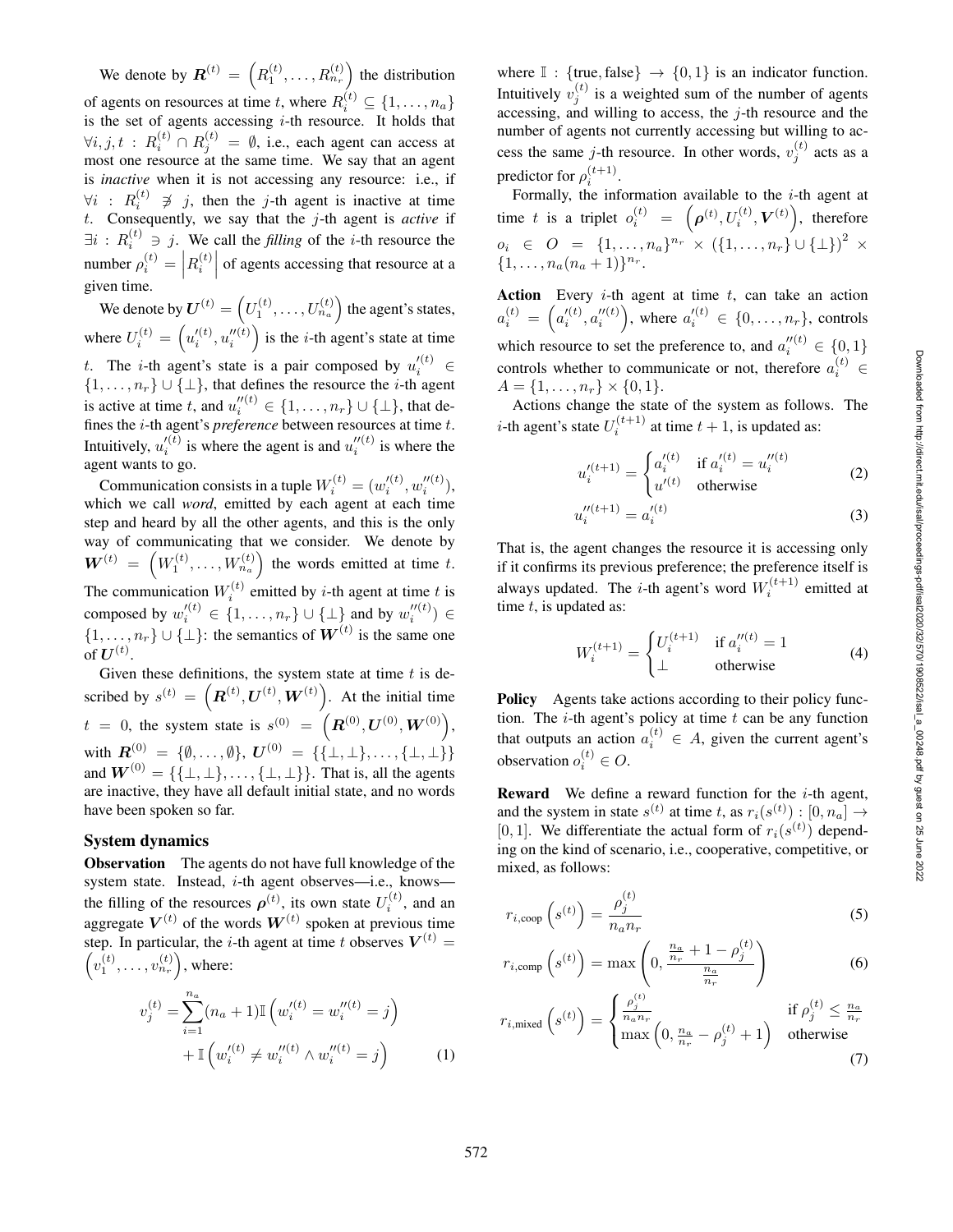where  $j = u_i'^{(t)}$  is the index of the resource being accessed by the i-th agent. The reward based on the resource filling is: the most crowded, the better, for the cooperative scenario; the least crowded, the better, for the competitive scenario; and the closer to the optimal capacity, the better, for the mixed scenario.

The goal of the game is to find for every  $i$ -th agent, the policies that maximize its individual reward starting from time  $t_0$ , for a number  $T_{\text{episode}}$  of time steps, defined as:

$$
J_i^{(t_0)} = \sum_{t=t_0}^{t=t_0 + T_{\text{episode}}} r_i(s^{(t)})
$$
 (8)

The overall reward *J*, and the inequity *I* for a group of  $n_a$ agents is respectively the mean, and the standard deviation of the individual rewards  $J_i, \ldots, J_{n_a}$ .

## Policy learning

We consider agents as independent learners and, since both the observation space  $O$  and the action space  $A$  are discrete, we do not use function approximates. Each agent is given a sparse tabular policy characterized by *state-action value* function  $Q_i: O \times A \mapsto \mathbb{R}$ .

At time t the i-th agent picks action  $a_i^{(t)}$  using an  $\epsilon$ -greedy policy, given  $p \sim U([0, 1])$ , and exploration probability  $\epsilon^k$ after k training iterations, defined as:

$$
a_i^{(t)} = \begin{cases} \arg \max_{a \in A} Q_i^k \left( o_i^{(t)}, a \right) & \text{if } p < \epsilon^k\\ a \sim U(A) & \text{otherwise} \end{cases} \tag{9}
$$

where  $U(A)$  is the uniform distribution over A. At the initial training iteration  $k_0, \forall i \in \{1, \ldots, n_a\}, \forall t \in t_0, \ldots, T_{\text{episode}},$  $\forall o_i^{(t)} \in O, \forall a \in A, Q_i^{k_0}(\rho_i^{(t)}, a) = 0.$ 

We perform policy learning of the values stored in  $Q_1, \ldots, Q_{n_a}$  by means of Q-learning Watkins and Dayan (1992). For every  $k$ -th training iteration, the *i*-th agent's state-action value function  $Q_i$  is updated with learning rate  $\alpha$  and discount factor  $\gamma \in [0, 1]$ .

For every  $k$ -th training iteration, exploration rate for every agent is exponentially decreased from  $\epsilon_i$  to  $\epsilon_f$  with decay  $\delta_{\epsilon}$ .

## Experiments

We investigated if and how the emergence of communication is impacted by the type of collective framework. To this end, we explored 3 different strategies concerning the communication part of the action. Two of them do not allow the agent to choose: *no-communication*, i.e.,  $a_i''^{(t)} = 0$ , and *always*-communication, i.e.,  $a_i''^{(t)} = 1$ . One, that we call the *optional*-communication strategy, allows to choose and the actual way of choosing is learned. Finally, as a baseline we considered a fourth case in which the entire policy of the agent is *random*, instead of being learned, i.e.,  $a_i^{(t)} \sim U(A)$ .

| Table 1: Experiments parameters. |                                         |        |
|----------------------------------|-----------------------------------------|--------|
| Parameter                        |                                         | Value  |
| Sim.                             | Trials $n_{\text{trials}}$              | 20     |
|                                  | Training episodes $n_{\text{train}}$    | 20 000 |
|                                  | Validation episodes $n_{\text{val}}$    | 100    |
|                                  | Episode time steps $T_{\text{episode}}$ | 100    |
|                                  | Number of agents $n_a$                  | 10     |
|                                  | Number of resources $n_r$               | 2      |
| Agent                            | Initial exploration rate $\epsilon_i$   | 1.0    |
|                                  | Final exploration rate $\epsilon_f$     | 0.01   |
|                                  | Exploration decay $\delta_{\epsilon}$   | 0.9995 |
|                                  | Learning rate $\alpha$                  | 0.1    |
|                                  | Discount factor $\gamma$                | 0.9    |



Figure 1: Overall reward  $J$  over  $n_{\text{train}}$  training episodes.

We consider also the non-observable filling variation for each scenario, that is, a scenario in which the filling is not available to the agents, i.e.,  $o_i^{(t)} = \left(U_i^{(t)}, V^{(t)}\right)$ . Intuitively, this variant is important because communicating is the only way, for the agents, to know where it is convenient to go.

For each combination of collective framework (cooperative, competitive, mixed), each strategy (always, optional, no-comm, random), and each variant (with filling in o, without), we performed  $n_{\text{trials}}$  training lasting  $n_{\text{train}}$  episodes. Table 1 shows the training parameters used in the experimental campaign.

# Strategies effectiveness

Figures 1 and 2 show the training results. From these figures it can be seen that agents employing always-communication strategy achieve the best overall reward  $J$ , and the lowest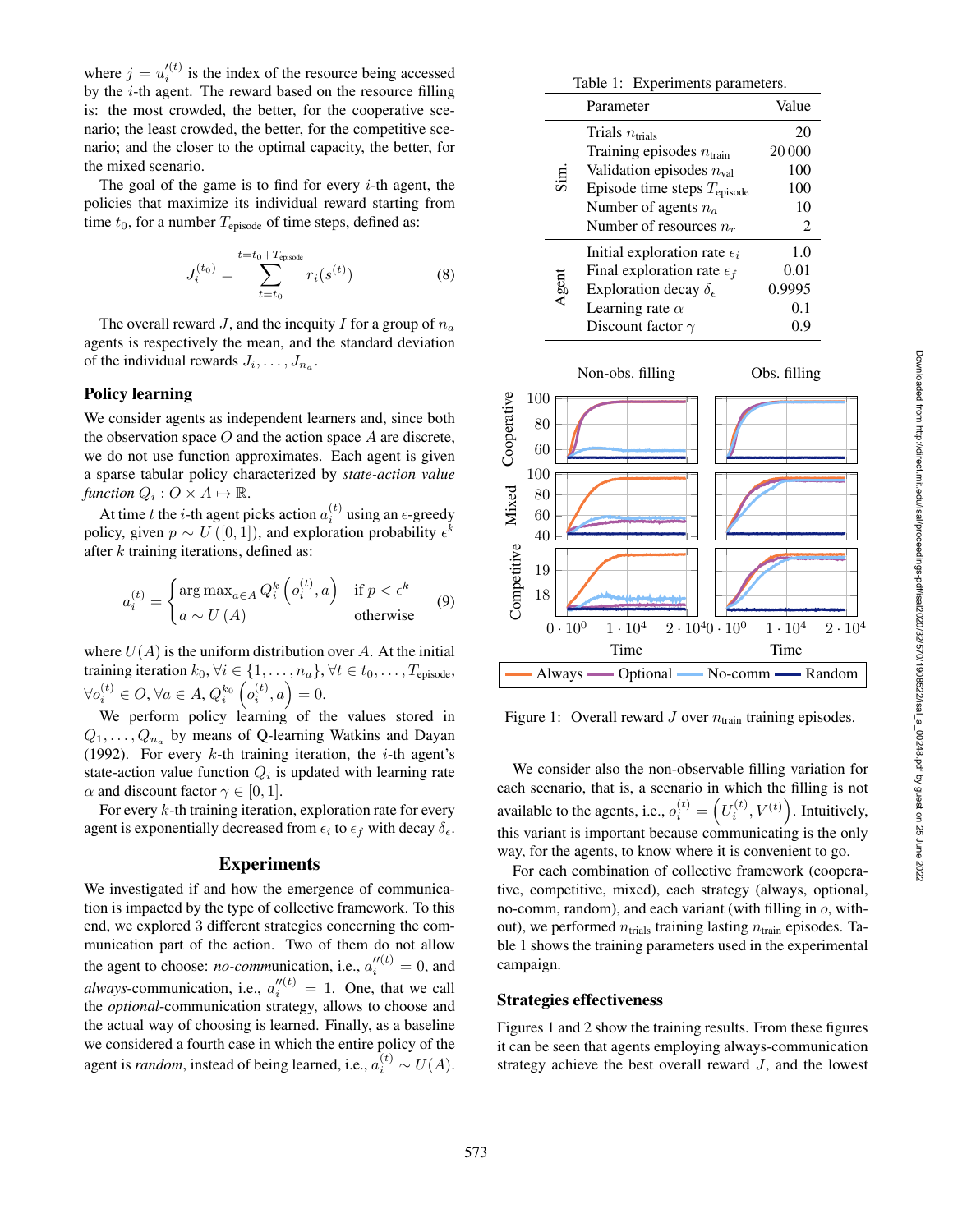

Figure 2: Inequality I over  $n_{\text{train}}$  training episodes.

inequality I among agents. This result confirms that indeed communication is needed for reaching the best overall results.

The importance of communication is more evident in scenarios with non-observable filling, where agents can only rely on what they listen, in order to gain information on the system state. In these scenarios, the gap between alwayscommunication and no-communication strategy in terms of overall reward and inequality is more noticeable. Considering observable filling cases, there is still an advantage of always-communication strategy in terms of overall reward J and inequality I with respect to the no-communication strategy.

Optional-communication strategy results lay in between the always-communication and no-communication ones, depending on the scenario considered. This strategy achieves best overall reward in the cooperative scenarios, even with non-observable filling, where the emergence of communication is needed. In this scenario optional-communication are equally good as always-communication in terms of both overall reward and inequality. On the other hand this strategy performs poorly in the competitive and mixed scenarios with non-observable filling, in terms of both overall reward and inequality.

Finally, it is important to note that the random strategy is always worst than all the other ones, both in terms of overall reward *J* and inequality *I*: the learning helps agents to make better decision than choosing at random, even if in presence of a no-communication strategy.

# Strategies efficiency

In order to measure how far is the current resources filling from the uniform distribution of agents, we introduce



Figure 3: Resources displacement  $d$  during the first 10 steps of validation.

a distance we call  $displacement$ . For  $n_a$  agents and  $n_r$  resources, we define the *displacement*  $d^{(t)}$  at time t, averaged on  $n_{val}$  validation episodes, as:

$$
d^{(t)} = \frac{1}{n_{\text{val}}} \sum_{e=1}^{n_{\text{val}}} \sum_{j=1}^{n_r} \left| \rho_j^{(t)} - \frac{n_a}{n_r} \right| \tag{10}
$$

In Figure 3 we show the displacement  $d^{(t)}$ , with  $t =$  $1, \ldots, 10$ , and  $n_{val} = 100$  episodes, where each line represents a different strategy employed; we compute the displacement for all the scenarios.

In competitive and mixed scenarios, with  $n_a$  agents and  $n_r$  resources, the overall optimal displacement at time t is  $d^{(t)} = 0$ , that is the agents are uniformly active on the resources. Differently in the cooperative scenario, with  $n_a$ agents and  $n_r$  resources, the overall optimal displacement at time t is  $d^{(t)} = n_a$ , that is the agents are all active on 1 resource.

From Figure 3 we can see that also in validation episodes the always-communication strategy is not only the most effective, but also the most efficient collective strategy for reaching the overall optimal displacement value in all the scenarios. Also from this figure we can see that agents' displacement converges to the final value within the first 10 steps of an episode, regardless of the strategy considered. Motivated by this finding, in Figure 4 and tables 3 and 4 we consider only the first 10 steps of validation episodes.

#### Optional-communication results

**Collective considerations** Given  $n_a$  agents,  $n_{val}$  validation episodes, we denote the average communication  $\bar{c}^{(t)}$  at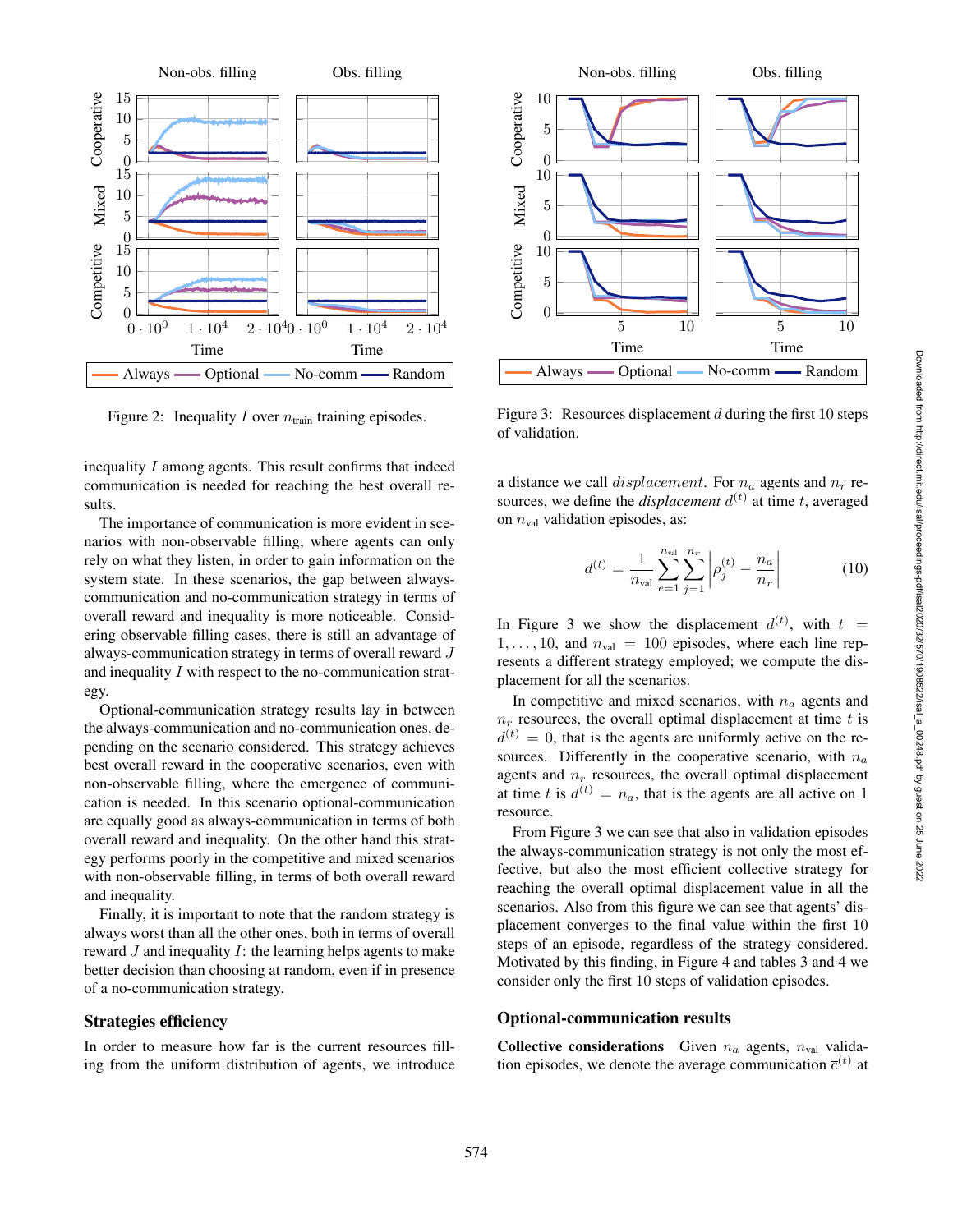

Figure 4: Average communication  $\bar{c}$  and average reward  $\bar{r}$  for optional-communication strategy in  $n_{\text{val}}$  validation episodes.

time  $t$  as:

$$
\overline{c}^{(t)} = \frac{1}{n_a n_{\text{val}}} \sum_{e=1}^{n_{\text{val}}} \sum_{i=1}^{n_a} a_i''^{(t)} \tag{11}
$$

Given  $n_a$  agents,  $n_{val}$  validation episodes, we denote the average reward  $\overline{r}^{(t)}$  at time t as:

$$
\overline{r}^{(t)} = \frac{1}{n_a n_{\text{val}}} \sum_{e=1}^{n_{\text{val}}} \sum_{i=1}^{n_a} r_i(s^{(t)}) \tag{12}
$$

In Figure 4 we show the average communication  $\overline{c}^{(t)}$  and the average reward  $\overline{r}^{(t)}$ , for  $t = 1, ..., 10$  steps of  $n_{val}$ validation episodes. From the same figure, it can be seen that in the cooperative scenarios, the average communication  $\bar{c}$  is higher in the first couple of steps, and the amount of communication provided in these steps is sufficient to achieve nearly maximum average reward  $\bar{r}$  in few steps. This means that optional-communication agents can achieve always-communication level results in cooperative scenarios, in particular with non-observable filling, in terms of both overall reward (Figure 1) and inequality (Figure 2) during the training phase, and from the validation (Figure 4) we can see that a smaller amount of communication is needed to perform like always-communication agents.

Individual considerations In Figure 5 we show the distribution of individual validation reward for respectively the always-communication, optional-communication, and nocommunication strategy. Table 2 reports the maximum reward value reached for each scenario in the validation. From Figure 5 appears that the competitive observable filling scenario is the most interesting to us: in some valida-



Figure 5: Individual reward distribution in validation episodes.

|       |          | Table 2: Max validation return. |              |
|-------|----------|---------------------------------|--------------|
|       | Agent    | Non-obs. filling                | Obs. filling |
| Coop. | Always   | 99.0                            | 99.0         |
|       | No-comm  | 79.3                            | 99.0         |
|       | Optional | 98.8                            | 99.0         |
| Mixed | Always   | 99.0                            | 99.0         |
|       | No-comm  | 89.0                            | 99.0         |
|       | Optional | 93.6                            | 95.0         |
| Comp. | Always   | 25.4                            | 21.6         |
|       | No-comm  | 69.4                            | 21.4         |
|       | Optional | 49.8                            | 59.4         |

tion episodes, it occurs that few agents employing optionalcommunication strategy achieve higher individual reward with respect to the majority of the agents. Moreover, these agents in this scenario outperform agents employing any other strategy in terms of individual reward. In other words, if considering overall reward (Figure 1) optionalcommunication performs poorly in this scenario, but from an individual point of view, the individual agents achieve highly unbalanced rewards.

Tables 3 and 4 show the sequence of actions of 10 optional-communication agents during the first 10 steps of a validation episode, respectively in the cooperative nonobservable filling (Table 3), and the competitive observable filling scenario (Table 4). Here we aim to capture relevant information on the system state and agents' policy by introducing a simpler notation: we consider the  $i$ -th agent's state  $U_i^{(t)}$  at time t, we say that the i-th agent changes its preference if:  $u_i'(t) \neq u_i'(t-1)$ . In the same way we say that the *i*-th agent communicates at time t if:  $a_i''^{(t)} = 1$ . In this table,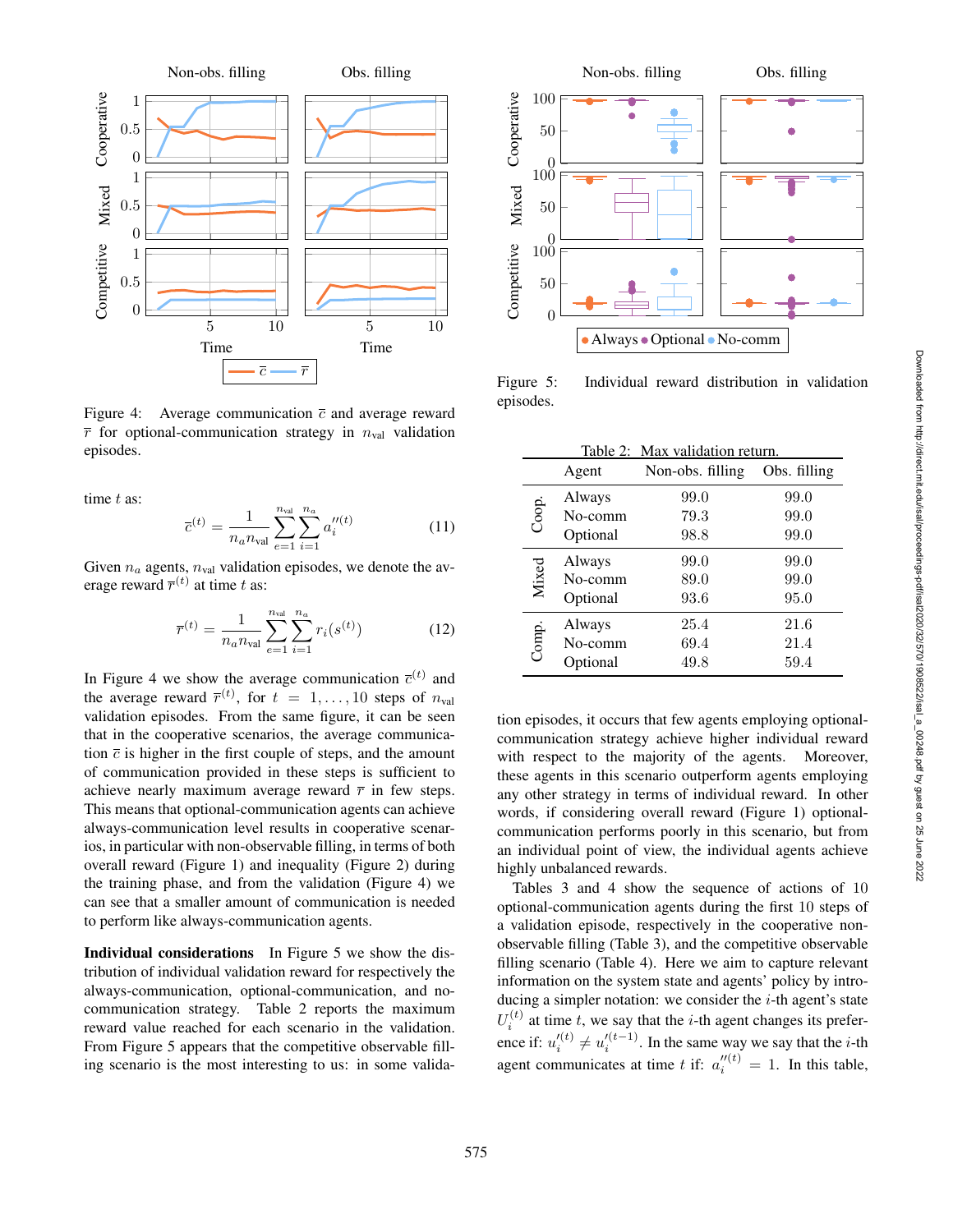Table 3: Optional-communication policies in a cooperative non-observable filling scenario. Symbols and colors:  $\bigcirc$  is confirm, no-comm.;  $\bigcirc$  confirm, comm.;  $\nabla$  change to 1, nocomm.;  $\nabla$  change to 1, comm.;  $\triangle$  change to 2, no-comm.; and  $\triangle$  change to 2, comm.

| Agent          | Actions               |
|----------------|-----------------------|
| 1              | ()/<br>e s            |
| $\overline{c}$ | Õ)                    |
| 3              | $\bigcirc$ $\wedge$ V |
| 4              |                       |
| 5              | ( )                   |
| 6              | A V Z<br>$($ )        |
| 7              |                       |
| 8              |                       |
| 9              |                       |
| 10             |                       |

 $i$ -th agent confirming its preference for resources at time  $t$  is indicated by the  $\bigcirc$  symbol in *i*-th line of the table, at the *t*th position of the sequence of actions, regardless of its color. The  $i$ -th agent changing its state, by setting its preference to resource 1 (or similarly over resource 2) at time  $t$  is indicated by the  $\nabla$  symbol (or similarly the  $\triangle$  symbol) in the  $i$ -th line of the table, at the  $t$ -th position of the sequence of actions, regardless of its color. The  $i$ -th agent is active on resource 1 (or similarly on resource 2) at time  $t$ , when on the *i*-th line of the table, the symbol  $\nabla$  (or similarly  $\Delta$ ) is at the  $t-1$ -th position of the sequence of actions, immediately followed by the symbol  $\bigcirc$  at the *t*-th position, regardless of their color. The  $i$ -th agent is communicating its state at time  $t$ , when on the  $i$ -th line of the table, the symbol at the  $t$ -th position of the sequence of actions is *green*, otherwise it is *CBFriendlyOrange* .

From Table 3 we can see that agents seem to have learned that communicating while confirming their preference, denoted by  $\bigcirc$ , is more helpful for the listeners, rather than communicating while changing their preference, denoted by  $\triangle$  or  $\nabla$ . This finding is supported by the high number of  $\bigcirc$ symbol, in contrast with the low number of  $\wedge$  and  $\nabla$ .

In Table 4 we show actions taken by optionalcommunication agents in observable filling competitive scenario during the first 10 steps of a validation episode. In this case agents seem to learn that communicating while changing their preference, for instance from resource 1 to resource 2, denoted by  $\bigwedge$ , gives ambiguous information for the listeners, and therefore it can be used to trick the others. On the other side,  $\bigcirc$  is less frequently used, since it would give useful information to the competitors. Also agents communicate less frequently, and change preference more often than in the cooperative case. This finding is supported by the high number of  $\triangle$  and  $\nabla$  symbols.

Table 4: Optional-communication policies in a competitive observable filling scenario.



# Concluding remarks

We considered a multi-agent system in which communication among agents is required for learning the system-wise best policies. We investigated the role of communication in the emergence of collective behaviour in such system, by designing 3 scenarios in which different strategies are employed by agents, and where agents' policies are learned by means of reinforcement learning. The experimental results show that communication is, in general, a way for reducing inequality. Moreover, agents with optional communication capabilities develop a collective behaviour in cooperative scenarios, whereas in competitive scenarios they exhibit a selfish behaviour that leverages on communication to promote their individual goal and thus resulting in high inequality.

# References

- Arbanas, B., Ivanovic, A., Car, M., Haus, T., Orsag, M., Petrovic, T., and Bogdan, S. (2016). Aerial-ground robotic system for autonomous delivery tasks. In *2016 IEEE international conference on robotics and automation (ICRA)*, pages 5463– 5468. IEEE.
- Bansal, T., Pachocki, J., Sidor, S., Sutskever, I., and Mordatch, I. (2017). Emergent complexity via multi-agent competition. *arXiv preprint arXiv:1710.03748* .
- Calvaresi, D., Sernani, P., Marinoni, M., Claudi, A., Balsini, A., Dragoni, A. F., and Buttazzo, G. (2016). A framework based on real-time os and multi-agents for intelligent autonomous robot competitions. In *2016 11th IEEE symposium on industrial embedded systems (SIES)*, pages 1–10. IEEE.
- Cao, Y., Yu, W., Ren, W., and Chen, G. (2012). An overview of recent progress in the study of distributed multi-agent coordination. *IEEE Transactions on Industrial informatics*, 9(1):427– 438.
- Foerster, J., Assael, I. A., de Freitas, N., and Whiteson, S. (2016). Learning to communicate with deep multi-agent reinforcement learning. In *Advances in Neural Information Processing Systems*, pages 2137–2145.